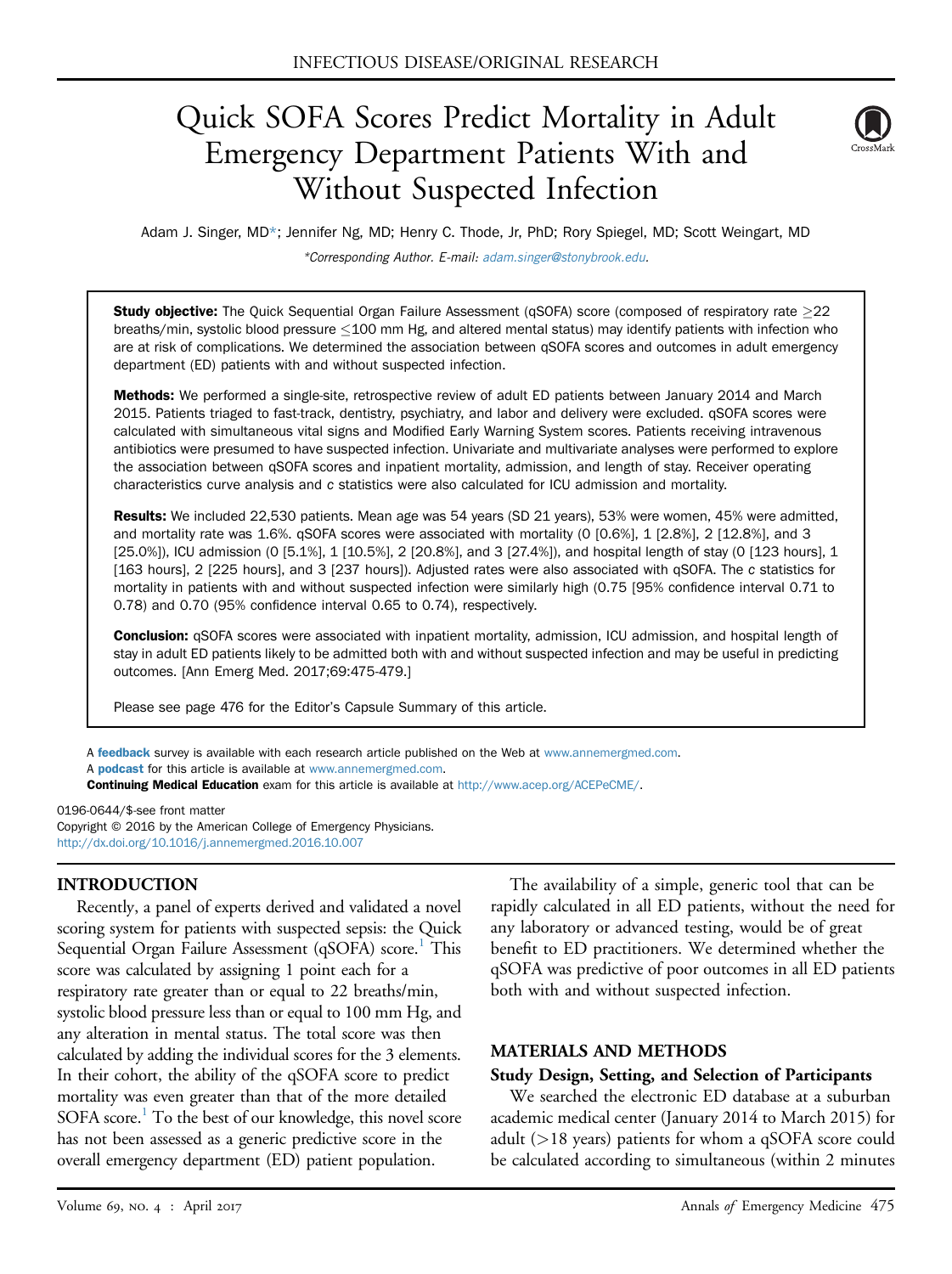## Editor's Capsule Summary

What is already known on this topic The Quick Sequential Organ Failure Assessment (qSOFA) was recently introduced as an easy tool to identify infected patients with high risk of deterioration.

### What question this study addressed

The association between qSOFA scores and subsequent outcome in emergency department (ED) patients both with and without infection.

## What this study adds to our knowledge

In this retrospective study of 22,530 (of 67,475 eligible patients) who had sufficient data to permit analysis, increasing qSOFA scores were associated with death, ICU admission, and hospital length of stay in both infected and noninfected patients admitted to the hospital from the ED.

## How this is relevant to clinical practice

This informs clinical practice by suggesting that qSOFA may be an easy and quick tool to help identify patients at risk of deterioration. However, further validation of qSOFA is important before widespread use.

or less) reporting of vital signs (systolic blood pressure, respiratory rate, pulse rate, temperature, and oximetry) and a Modified Early Warning System score. We excluded fasttrack, dental, psychiatric, and labor and delivery patients because they are generally at low risk or managed by nonemergency practitioners. The Modified Early Warning System is a tool for nurses to help monitor their patients, allowing early detection of a sudden decline in their condition, $2-6$  which, in our institution, is supposed to be documented for all ED patients. The Modified Early Warning System version we used included respiratory rate, pulse rate, temperature, pulse oximetry, systolic blood pressure, and level of consciousness. The study was approved by our institutional review board and exempt from informed consent.

Maximal Modified Early Warning System scores were obtained for each patient, and vital signs (systolic blood pressure, respiratory rate, pulse rate, oximetry, and temperature) entered within 2 minutes of when the Modified Early Warning System scores were entered into the computer were identified. A "calculated" Modified Early Warning System score was determined from the vital signs, and a patient was assumed to have an altered mental status if the calculated score was less than the actual one.

### Outcome Measures

The primary outcome was inhospital mortality. Secondary outcomes were hospital admission, ICU admission, and total hospital length of stay from ED triage to discharge from the hospital.

# Primary Data Analysis

Descriptive statistics were used for baseline characteristics and outcomes. Univariate  $\chi^2$  tests were used to compare categorical variables, and t tests and ANOVA were used to compare continuous variables. Multivariate analyses were used to adjust for age, sex, and presence of suspected infection. Multivariate analyses included logistic regression for dichotomous outcomes (death or admission) and linear regression for continuous outcomes (length of stay). Receiver operating characteristics analysis was used to assess the predictive ability of qSOFA scores. Sensitivities, specificities, and negative predictive values were calculated for ICU admission and inhospital mortality with a cutoff of greater than 2 or greater than 1, respectively, on qSOFA scores. Planned subgroup analyses were performed separately for patients with and without suspected infection. We assigned patients to the group with suspected infection if intravenous antibiotics were administered in the ED. All analyses were performed with SPSS (version 23.0; IBM, Armonk, NY).

## RESULTS

## Characteristics of Study Subjects

There were 67,475 ED adult visits meeting study criteria during the study period; 3,569 patients (5.3%) were without any Modified Early Warning System score and 41,376 (61.3%) were without independently documented vital signs within 2 minutes of entering the Modified Early Warning System, leaving 22,530 study patients, of whom 10,048 were admitted. Excluded patients were younger (50 versus 54 years) and they appeared to be less severely ill, as indicated by lower rates of hospital admission (27% versus 47%), ICU admission (3% versus 7%), and inhospital death (0.6% versus 1.6%). The mean age of the included study patients was 54 years (SD 21 years), 53% were women, 45% were admitted, 7% were admitted to an ICU, and the inhospital mortality rate was 1.6%. Intravenous antibiotics were administered in the ED to 4,149 patients (18%) who were classified as having a suspected infection. Intravenous antibiotics were not administered to the remaining 18,381 patients classified as being without a suspected infection.

Of the 22,530 study patients, 16,507 (73%) had a qSOFA score of 0, 5,290 (23%) had a score of 1, 649 (3%) had a score of 2, and 84 (0.4%) had a score of 3. The percentage of men increased with qSOFA scores (47%,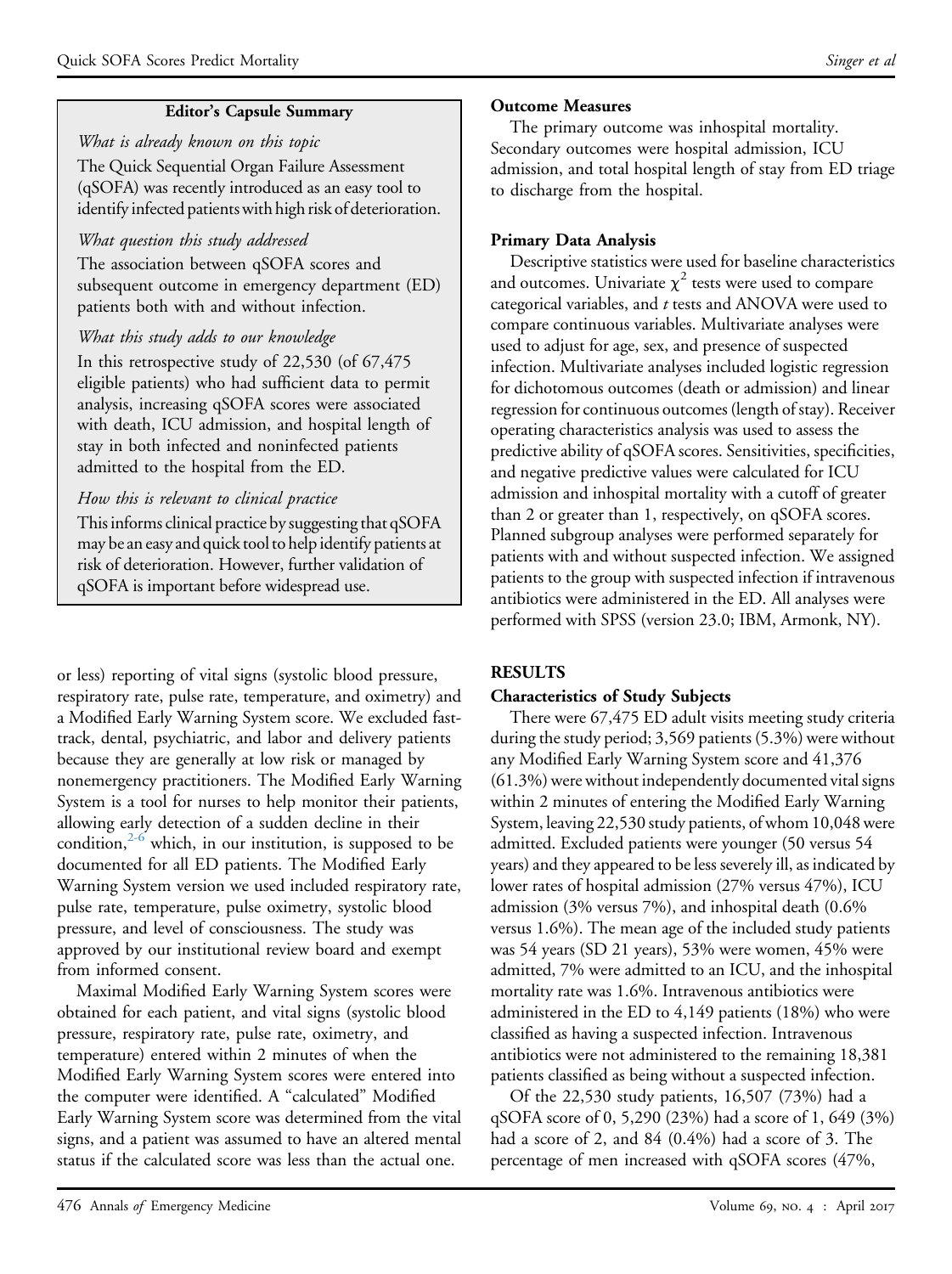42%, 54%, and 64% for qSOFA scores 0, 1, 2, and 3, respectively), as did age (53, 56, 63, and 69 years for qSOFA scores 0, 1, 2, and 3, respectively).

#### Main Results

The mortality rates for the entire group of patients (both with and without suspected infection) according to qSOFA scores were 0.6% (95% confidence interval [CI] 0.5% to 0.8%), 2.8% (95% CI 2.4% to 3.3%), 12.8% (95% CI 10.4% to 15.7%), and 25.0% (95% CI 16.5% to 35.9%) for scores of 0, 1, 2, and 3, respectively [\(Table](#page-2-0)). Age (odds ratio 1.042 [95% CI 1.035 to 1.049] per year), female sex (odds ratio 0.78 [95% CI 0.63 to 0.97]), suspected infection (odds ratio 2.14 [95% CI 1.69 to 2.71]), and qSOFA (odds ratio 3.05 [95% CI 2.66 to 3.49]) were associated with mortality after adjusting for covariates [\(Table](#page-2-0)). The sensitivity and specificity of a qSOFA score greater than or equal to 2 for predicting mortality were 29% (95% CI 25% to 34%) and 97% (95% CI 97% to 97%), respectively, with a negative predictive value of 99% (95% CI 99% to 99%). A qSOFA score greater than or equal to 1 had  $71\%$  sensitivity (95% CI 66% to  $76\%$ ), 74% specificity (95% CI 73% to 75%), and 99% negative predictive value (95% CI 99% to 99%).

Secondary outcomes (hospital admission, ICU admission, and hospital length of stay) were associated with

qSOFA scores before and after adjustment for other factors, with increasing scores indicating worse outcomes [\(Table](#page-2-0)). Areas under the curve for mortality and ICU admission were 0.76 (95% CI 0.73 to 0.78) and 0.61 (95% CI 0.59 to 0.63), respectively ([Figures 1](#page-3-0) and [2](#page-3-1)). The sensitivity and specificity of a qSOFA score greater than 2 for predicting ICU admission were 10% (95% CI 9% to 12%) and 97% (95% CI 97% to 97%), respectively, with a negative predictive value of 94% (95% CI 93% to 94%).

Compared with patients without suspected infection, those with it were older (61 [SD 20] versus 53 [SD 20] years, respectively), more likely men (51% [95% CI 50% to 53%] versus 45% [95% CI 45% to 46%]), more likely to be admitted to the hospital (80% [95% CI 79% to 81%] versus 37% [95% CI 36% to 37%]) and the ICU (9.2% [95% CI 8.4% to 10.2%] versus 6.4 [95% CI 6.0% to 6.8%]), and more likely to die (4.5% [95% CI 3.9% to 5.2%] versus 0.9% [95% CI 0.8% to 1.1%]).

Mortality, hospital admission, and ICU admission were associated with qSOFA scores in patients both with and without suspected infection  $(Table)$  $(Table)$ . Areas under the curve for predicting mortality in patients with and without suspected infection were 0.75 (95% CI 0.71 to 0.78) and 0.70 (95% CI 0.65 to 0.74), respectively [\(Figure 1](#page-3-0)). Receiver operating characteristics results for ICU admissions are shown in [Figure 2](#page-3-1).

| qSOFA Score                                      | <b>Admission Rate,</b><br>% (95% CI) | <b>ICU Admission Rate,</b><br>% (95% CI) | Mortality,<br>% (95% CI) | <b>Mean Hospital</b><br>Length of Stay<br>(95% CI), Hours* |
|--------------------------------------------------|--------------------------------------|------------------------------------------|--------------------------|------------------------------------------------------------|
| Univariate associations (all patients)           |                                      |                                          |                          |                                                            |
| 0                                                | $38(37-39)$                          | $5.1(4.8-5.5)$                           | $0.6(0.5-0.8)$           | 123 (119-127)                                              |
| 1                                                | $59(58-61)$                          | $10.5(9.7 - 11.4)$                       | $2.8(2.4-3.3)$           | 163 (155-171)                                              |
| 2                                                | 84 (81-87)                           | 20.8 (17.8-24.2)                         | $12.8(10.4-15.7)$        | 225 (192-358)                                              |
| 3                                                | $93(85-97)$                          | 27.4 (18.5-38.4)                         | 25.0 (16.5-35.9)         | 237 (185-288)                                              |
| Univariate associations (suspected infection)    |                                      |                                          |                          |                                                            |
| 0                                                | 72.7 (70.8-74.5)                     | $4.8(4.0-5.8)$                           | $1.4(1.0-2.0)$           |                                                            |
| 1                                                | 87.0 (85.1-88.6)                     | $11.7(10.1 - 13.5)$                      | $6.1(4.9 - 7.5)$         |                                                            |
| 2                                                | 96.1 (93.3-97.8)                     | 25.0 (20.5-30.1)                         | 15.8 (12.1-20.2)         |                                                            |
| 3                                                | 95.5 (86.4-98.8)                     | $30.3(19.9 - 43.0)$                      | 24.2 (14.9-36.6)         |                                                            |
| Univariate associations (no suspected infection) |                                      |                                          |                          |                                                            |
| 0                                                | $32.4(31.7-33.2)$                    | $5.2(4.8-5.5)$                           | $0.5(0.4-0.6)$           |                                                            |
| 1                                                | 49.1 (47.5-50.7)                     | $10.0 (9.1 - 11.0)$                      | $1.6(1.2-2.1)$           |                                                            |
| 2                                                | 70.9 (65.5-75.8)                     | $16.3(12.5-21.0)$                        | $9.6(6.7 - 13.5)$        |                                                            |
| 3                                                | 83.3 (57.7-95.6)                     | $16.7(4.4 - 42.3)$                       | 27.8 (10.7-53.6)         |                                                            |
| Multivariate associations (all patients)         |                                      |                                          |                          |                                                            |
|                                                  | Odds Ratio (95% CI)                  | Odds Ratio (95% CI)                      | Odds Ratio (95% CI)      | Coefficient (95% CI)                                       |
| Age, per year                                    | 1.040 (1.038-1.042)                  | 1.023 (1.020-1.026)                      | 1.042 (1.035-1.049)      | $0.5(0.3-0.7)$                                             |
| Female patient (reference is male patient)       | $0.68(0.64 - 0.73)$                  | $0.62(0.55 - 0.68)$                      | $0.78(0.63 - 0.97)$      | $-17$ ( $-26$ to $-9$ )                                    |
| qSOFA (per point)                                | $2.21(2.08-2.36)$                    | $1.96(1.81 - 2.13)$                      | $3.05(2.66 - 3.49)$      | $35(28-42)$                                                |
| Suspected infection                              | $5.57(5.10-6.09)$                    | $0.91(0.79 - 1.03)$                      | $2.14(1.69 - 2.71)$      | $34(25-44)$                                                |

<span id="page-2-1"></span>\*Includes only admitted patients who survived to discharge.

<span id="page-2-0"></span>Table. Study outcomes.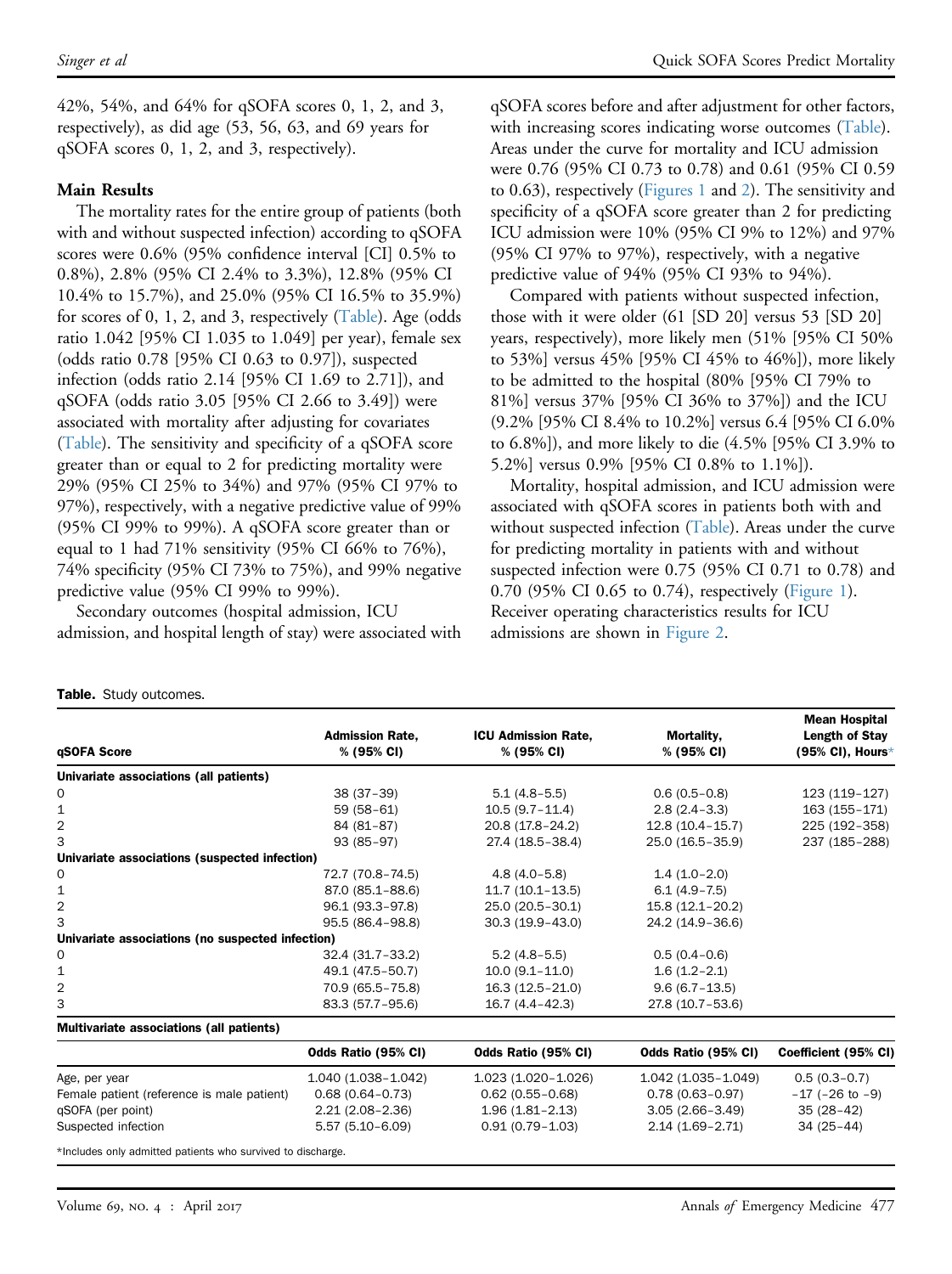<span id="page-3-0"></span>

Figure 1. Receiver operating characteristics curve for mortality. Area under the curve: all patients 0.76 (95% CI 0.73 to 0.78), suspected infection 0.75 (95% CI 0.71 to 0.78), and no suspected infection 0.70 (95% CI 0.65 to 0.74).

#### LIMITATIONS

Our study had several limitations. First, this was a retrospective study, which is subject to selection bias and errors of documentation and data entry. A significant

<span id="page-3-1"></span>

**Figure 2.** Receiver operating characteristics curve for ICU admission. Area under the curve: all patients 0.61 (95% CI 0.59 to 0.63), suspected infection 0.68 (95% CI 0.65 to 0.71), and no suspected infection 0.58 (95% CI 0.55 to 0.60).

number of ED patients did not have simultaneous vital signs and Modified Early Warning System scores documented and were thus excluded, introducing further potential selection bias. To control for this potential source of bias, we conducted a comparative analysis of the patients with and without near-simultaneous vital signs and Modified Early Warning System scores, which demonstrated no significant differences between the 2 groups in terms of sex and vital signs. However, lower admission rates and mortality suggest that excluded patients may have been less severely ill. Thus, our results are most representative of patients likely to be admitted. Accordingly, qSOFA may overperform in this sicker population in which the outcomes are more common.

Second, we did not control for many potential confounders such as laboratory tests and comorbidities because many of these would not be available to the physician calculating qSOFA.

Third, patient assignment to the 2 study groups was based on whether intravenous antibiotics were administered in the ED. This may have led to an over- or underestimation of the number of patients with suspected infection.

Fourth, the data and results are limited to a single institution and may not be representative of other settings.

#### DISCUSSION

We found that qSOFA scores were significantly associated with all measured outcomes, including inpatient mortality, hospital admission, ICU admission, and overall hospital length of stay. In this cohort, the qSOFA score performed equally well in patients both with and without a suspected infection. Thus, the qSOFA score, easily calculated in accordance with vital signs, can potentially be used as a generic tool to predict clinically important outcomes for ED patients likely to be admitted regardless of whether infection is suspected. This in turn can help with resource allocation; for example, the need for an ICU admission for patients with high qSOFA scores. Although specific, a qSOFA score of 2 or greater was not sensitive. In contrast, a qSOFA score of less than 2 had excellent negative predictive value, with fair sensitivity and specificity. The performance of the qSOFA in our study was similar to that of more complex scores such as the Mortality in Emergency Department Sepsis score originally derived and validated by Shapiro et al.<sup>7</sup> In that study, the area under the curve for the score was 0.82 in the derivation study and 0.78 in the validation study. More sophisticated prediction scores have been reported that have even greater accuracy.<sup>[8](#page-4-3)</sup> However, these cannot be easily calculated during the early ED phase. The advantage of the qSOFA score is its simplicity and lack of dependence on laboratory testing.